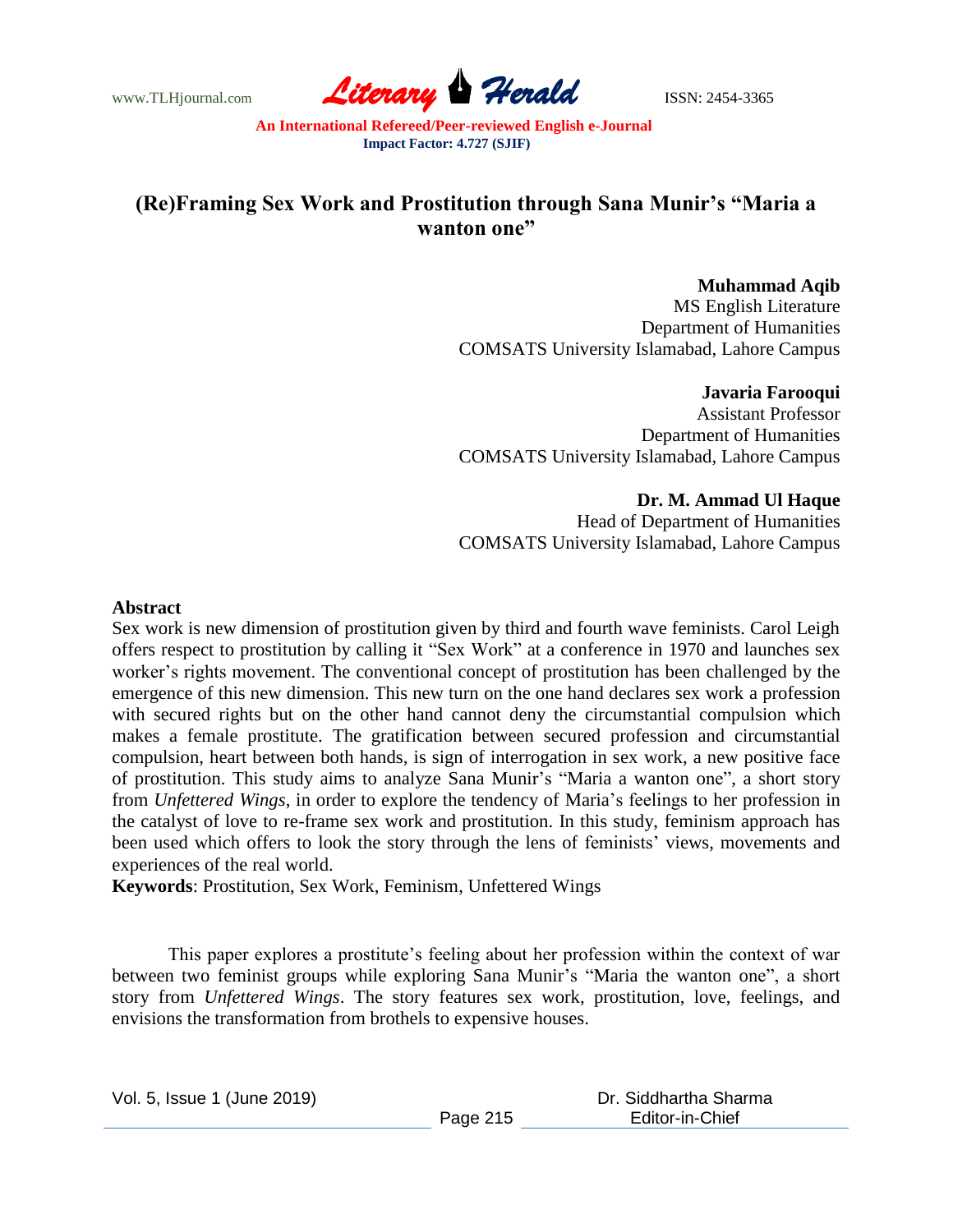

The new dimension of prostitution known as "Sex-Work" in the contemporary corporate culture has got a new room as an open profession with secured rights demanded by a number of keynote feminists of third and fourth waves known as sex positive feminists. Apart from sex positive feminists, there is a group of radical feminists who are abolitionists and declare that prostitution is the gift of patriarchal hierarchy. Julie Bindel identifies the war between pro-prostitution lobby and abolitionists. "The abolitionists of today stand on Josephine Butler's shoulders and are, in turn, accused by the 'sex workers' rights' lobby". On the part of sex workers' rights lobby, Carol Leigh's contribution, switching the term from 'prostitution' to ‗sex-work', provides a standing step.

Academia has a number of contributions in the documentation of literary research which highlight the diversity of the arguments for prostitution and sex work in literature. Risa Pareka has evaluated that what has motivated in becoming prostitute to the protagonists in Paulo Coelho's *Eleven Minutes* and Nawal El Saadawi's *Woman at Point Zero* through comparative analysis (ix)? The outcomes elaborate that the protagonists of the both novels are motivated, on the part of similarity, by their needs and survival because of their economically low background (33); and, on the part of difference, Firdaus, in *Woman at Point Zero* is compelled by patriarchal culture to be a prostitute while Maria, in *Eleven Minutes,* is motivated by the surroundings to earn money through sex work (38-39). Chatarina Setyastuti Wiedaninggar has focused on Maria's unsuccessful jobs and successful profession of prostitution (40-45) in order to explore her struggle for her better life (5) in Coelho's *Eleven Minutes*. Gabriela Ajeng Cahyaning Puspitajati has analyzed through Alfred Adler's *Individual Psychology* that Maria gets success by managing her distress and eustress applying problem- and emotion- focused coping in Coelho's *Eleven Minutes* (VII). Nenden Syahbana M has explored the depiction of institution of prostitution within society as a profession for women is opposite to the institutions of social work and marriage in El Saadawi's *Woman at Point Zero* through deconstruction (56-57). Having a look on the academia contributions, it seems that there should be a research to explore the feelings of a prostitute or sex worker among the war of arguments between pro-prostitution scholars and abolitionists for the sake of realization that how does a prostitute or sex worker feel about her profession?

Prostitution is an old notion which has been ever contentious. So, it is strenuous to conceptualize it because it varies from country to country and often region to region in a country. World Health Organization defines prostitution as a dealing in terms of transaction between buyer and seller in order to provide and get sexual services. Prostitution is a controversial profession which never got dignity. Leigh invents new term, sex work, for the same profession in order to adorn it with dignity. This new dimension provides a sense of realization that prostitution is a flexible social concept which has ability to develop over time and offers us to explore new concept to have an account of understanding of feelings of a sex worker or prostitute about profession.

Vol. 5, Issue 1 (June 2019)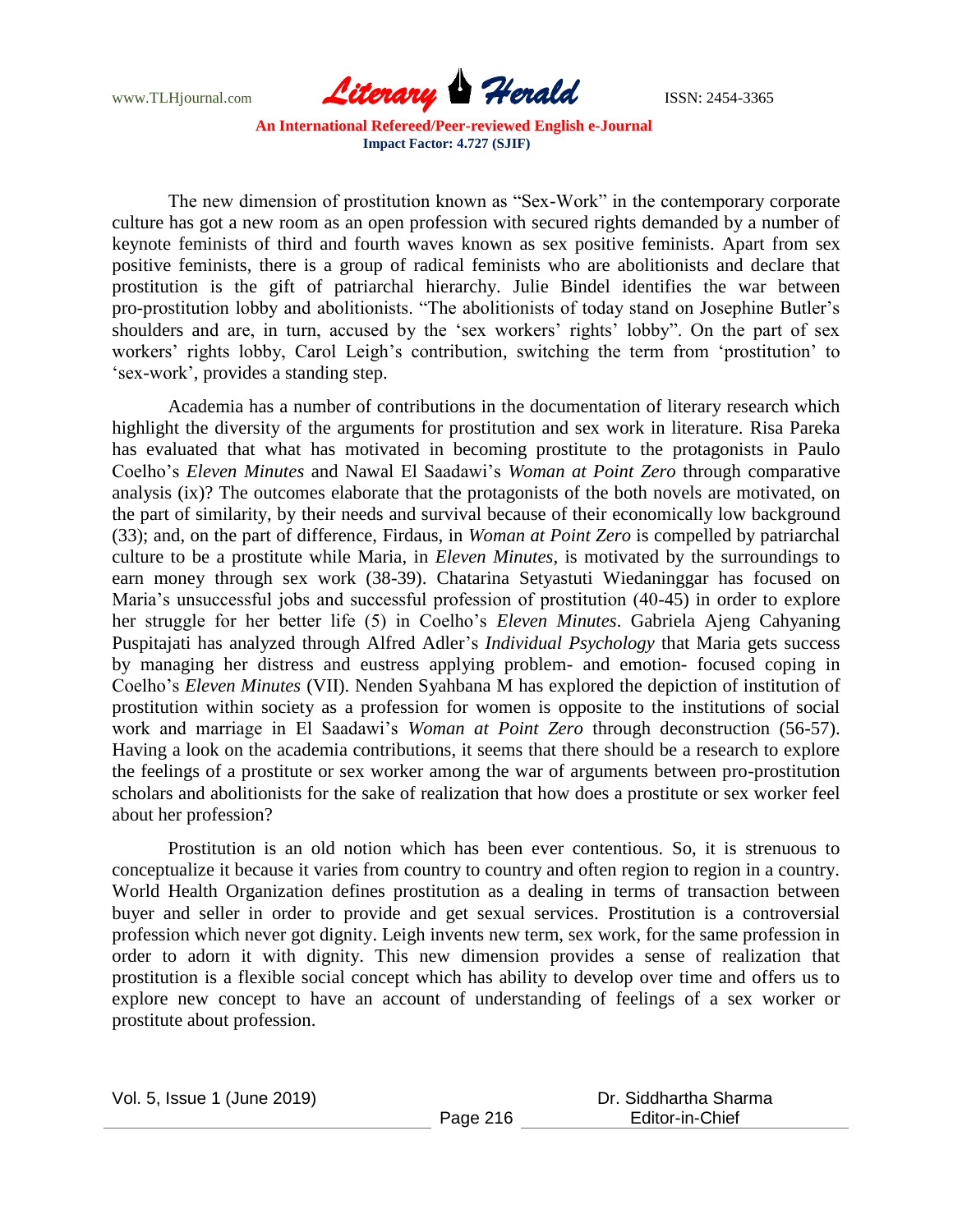

Beyond fiction, there are a number of researches and surveys which point out the feelings and experiences of prostitutes and sex workers. Sex workers face stigma because of their problems (Scorgie et al., Jasmine et al.). They are prone to stigma because of their experience of violence (WHO). They often experience extreme psychological disorders (Rossler et al.). Business Insider gives the staggering statists that 42 million prostitutes or sex workers are on the globe while 80% of them are female and the age of three quarters of all ranging from 13 to 25. One million is in Nevada. Bindle mentions, Josephine Butler (the pioneer of The Abolitionist Movement 1860) claims that prostitution is male sexual slavery controlled by profiteers and pimps and flourished as sex trade by state when prostitutes are being blamed and penalized in crime of transmit sexual diseases. Victoria Woodhull, a feminist journalist, demands the elimination of double standard. She publishes, in *Woodhull & Claflin's Weekly,* the names of prostitutes and men who cause to make them so (Woodhull and Claflin, 1). Voltairine De Cleyre's *Sex and Slavery* gives an account of the same double standard. Simon de Beauvoir's *The Second Sex* raises landmark slogans for the defense of female in every discipline and in every relation. She draws a complete sketch, through the lens of Existentialism, of female as a prostitute. She points out the entrance a female through multiple doors in the room of professional prostitution which contains cruel experiences, traumatized psyche, dark aspects of life but when once this door is broken then it cannot be closed. She claims, "Female has not vice of prostitution in her blood, but it is in the society" (681). Andrea Dworkin, radical feminist, argues that the foundation of prostitution is patriarchal dominance which not only disturbs female prostitutes but the whole female group (1).

In fiction, there are a number of prominent literary records incorporated with contemporary dimensions which deliver insight of various aspects of prostitution and sex work. El Saadawi's *Woman at Point Zero* is a landmark realistic literary work holding a humanitarian stance to represent the double standard towards prostitutes. El Saadawi takes real female, Firdaus, as the protagonist, who is victim of child abuse, turns into prostitute, kills a pimp and finally gets capital punishment. Patricia McCormick's *Sold* is another bildungsroman story of a girl, Lakshmi, who is sold by her step father for prostitution to a sex trader female, Mumtaz. *Sold* explores the realistic image of an innocent young girl who becomes the victim of cruel patriarchy culture in Nepal. According to National Human Rights Commission Nepal, 112 cases and 123 cases of female trafficking are discovered in 2006/2007 and 2007/2008 respectively. Coelho's *Eleven Minutes* is prominent contribution in literature. It has the theme of prostitution but the author portrays it through a different approach. Maria, the protagonist, selects prostitution herself as a profession for the sake of a handsome income after tempting fate in many jobs. Her encounter with love makes her aware about sacred sex but she could not leave her profession and leaves Rue de Berne, the heart of Geneva's red-light district. Munir's Maria seems Coelho's Maria's updated version of character with a huge experience of profession. Although Muneer does not reveal her Maria's background as a door which let her enter in the profession of sex work but portrays her as a skilled successful professional that males easily can be entrapped in

Vol. 5, Issue 1 (June 2019)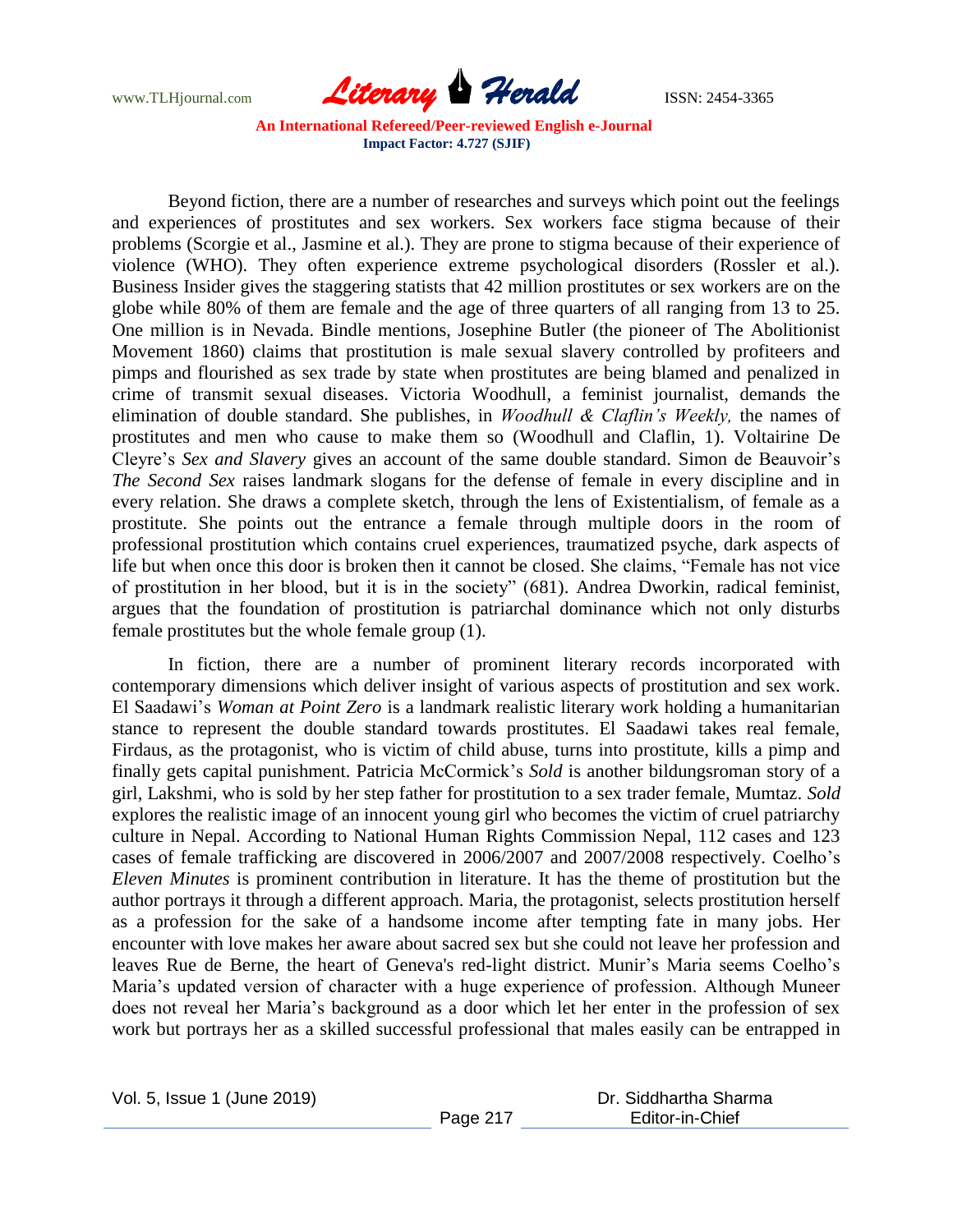www.TLHjournal.com **Literary Herald** ISSN: 2454-3365

her wizardry. The sense of transformation of approach is not only claimed by feminist scholar but it is also visible in literary feminist authors' work.

Sana Munir's *Unfettered Wings* is a complete package highlighting women in different relations at multiple positions which brings forth extraordinary stories of ordinary women. "Maria The Wanton one" is a narration about a beautiful skilled professional prostitute while the protagonist is a young passionate desert boy. Baseer, the protagonist, a young rug merchant who comes to Lahore to earn money. After wandering 80 days, he arrives at the posh area, Gulburg. He suddenly looks a beautiful woman, Maria, a prostitute, in a marvelous bungalow. He falls into her love without knowing her profession and stands outside her bungalow. One day she calls him inside to have look on rugs. She says him come to next day because she has not money today but her one attendant, Asif, purchases one rug at twenty thousand rupees. Next day, he visits her early in the morning when she is still on her bed. She stands with her bare back and gives her money for one rug. He refuses to take money and says that he wants to see her. She tells that this city is not good place for him and he should go back to a virgin desert maiden. He comes outside and stands outside her house for months till he has not more money. He goes back to his house Baluchistan and starts business again, becomes successful, marries a woman and becomes father of four children. But Maria remains in her mind as a sexual toxic.

The story has detailed exploration of the qualities of a good "skilled merchant" (43) and "the psyche of the protagonist" (44), owner of strong imagination for a faceless perfect woman, but Muneer leaves reader to notice the professional skills and psyche of prostitute. It seems that protagonist has been borrowed from Shakespeare's *All the World's a Stage*. "And then the lover, sighing like furnace, with a woeful ballad Made to his mistress' evebrow". Demand for a girl becomes an "inscratchable itch" in his heart through "the tingling sensation the pitch of the dutar". The narrator attaches "the psyche of the protagonist" to the "mystical symphony of dutar". In patriarchal culture the feelings and emotions of a female are ignored while preference is enjoyed by men. A critical feministic evaluation of *All the World's a Stage* can also provide patriarchal insight that although Shakespeare has accepted women as players but he has offered all roles to men on the stage. Muneer has uncovered the soil from historical roots of ‗Heera Mandi, a red-light' district in Lahore and linked it with the enjoyment of "army of Mughal emperors" (47). Beauvoir also mentions courtly love as a source of prostitution in the twelfth century. The historical similarity between both different regions strengthens Beauvoir's notion that man uses female as a tool of her satisfaction neglecting her own status and life as a human being. "The prostitute is a scapegoat; man unloads his turpitude onto her, and he repudiates her" (680).

Prostitution is taboo aspect of culture which enjoys the status of open secret but according to Pakistan Penal Code section no. 371A-371B it is illegal in the domestic law of Pakistan. According to UNAID, prostitutes and sex workers in Pakistan, Sana Munir's country, reached 230,000. FBI report presents that 36,605 people (30% males and 70% females) were arrested because of prostitution in 2009. The statistics shows that 58% prostitutes work at home,

Vol. 5, Issue 1 (June 2019)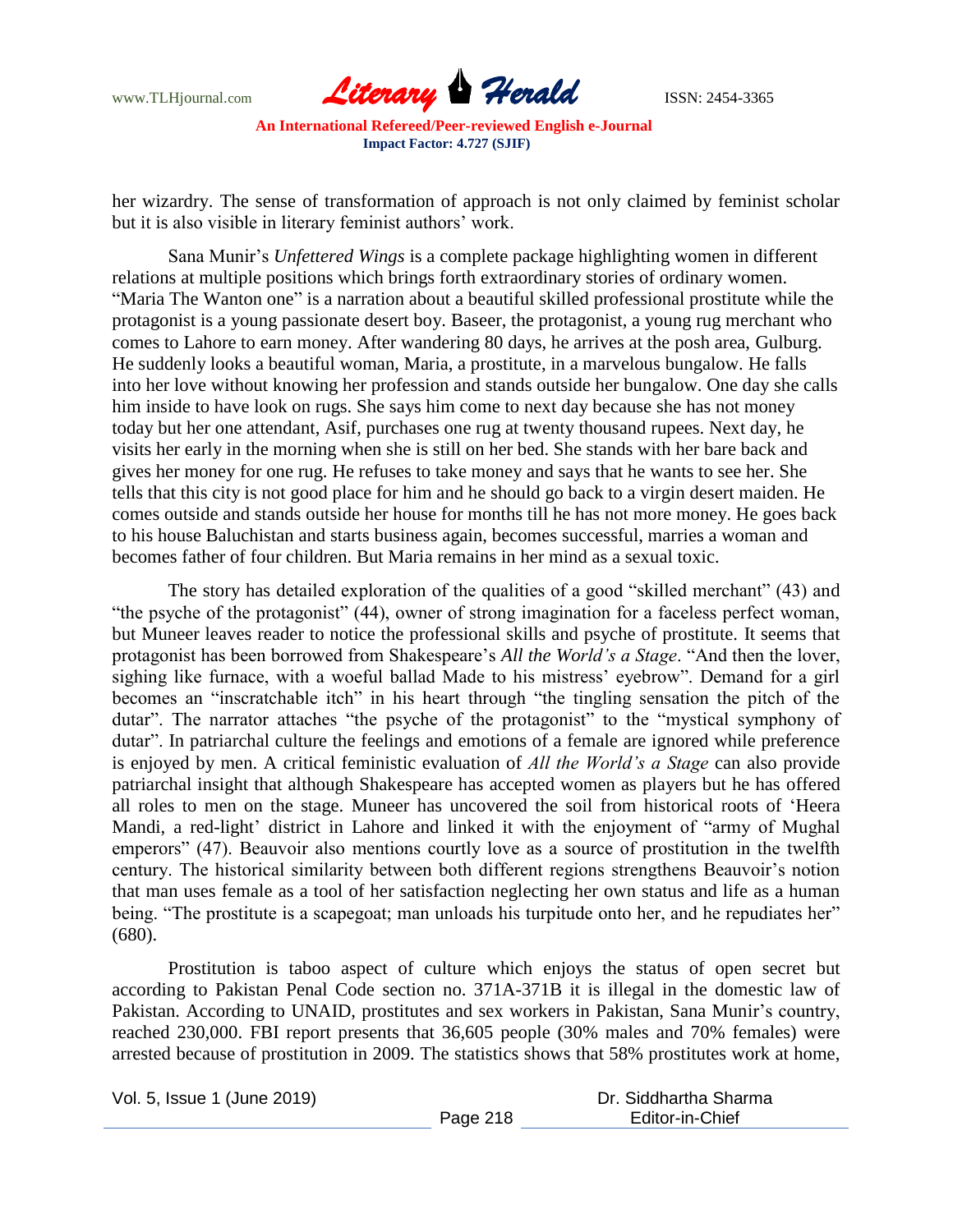

40% work at public places and there are only 2% who work in brothels (Blanchard et el.). Tariq Janjua provides a brief account about the shift of prostitutes to expensive houses from brothels. Muneer also refers this transformation through the depiction of both red-light district of prostitutes and expensive house of sex worker. Maria is sketched as the literary representative of sex workers who owned their own wealthy and luxurious life style in one of the posh areas of Lahore, Gulberg, instead of backward and notorious brothel. In the story, there are also two unknown characters, "Fia" and "Simi", who are in Dubai for a week (59) it may be an image of advance concept of international sex work in the era globalization or a representation of luxurious life style.

Beauvoir shows the analysis of a number of studies which identify the different roads (poverty, seduction, left or compelled by parents or lover, fascination or victim of other women) which "unflower" her and lead to the trench of prostitution (682-692). "Virginity of the maiden desert" may be contrasted with "unflowered female". For Beauvoir, a female is "unflowered" when she becomes victim of very first hit which makes her prostitute. In *Bodies That Matter*, Butler clarifies that gender performativity was not just a type of acting. she states, 'I never did think that gender was like clothes, or that clothes make the woman' (231). This sense leads the reader to the unsolved riddle of tracing out leading factor which made Maria a professional body seller, one of the comfort women. Although, it is arduous for reader to solve the riddle within the boundaries of narration but it is noticeable that Maria does not consider her profession, better for others even for Baseer, a "Jungli—an ignorant wild animal" or "a caveman. Literally!" (49). She finds "innocence on Baseer's face" (62) and says to him, "Listen to me, Baseer. Go back. There is nothing for a man like you here. You belong in the virginity of the maiden desert" (65). These are feelings of Maria, a sex worker or prostitute, about her profession that she does not unflower innocent Baseer and make him one of the comfort men, literally.

A comparative analysis between "desert" and "city life" seeks some attention. Maria declares that the exhilarating pleasure of "city life" is temporary, later it turns into "heartache". Beauvoir provides its logic, "she is lost in a big city, no longer integrated into society, the abstract idea of "morality" does not provide any obstacle" (682). This is a compassionate sigh, deep intense feelings which may be released after a lot of years, of a rich sex worker busy in her life with wealthy clients which she has during making realize an innocent jungli. Maria's compassion, honesty and attraction become vivid when she "touch his cheek with her hand" (65). This seems the same compassion, honesty and attraction which the author suggests a reader to find in "abrisham" by saying "if you have never had the chance to caress abrisham, then you need to hear this tale" (41). Munir's dutar has a reflection of Rumi's reed because both are companions of lovers. "Listen, as this reed pipes, its plaint, unfolds its tale, of separations.... Cut from my reedy bed, my crying, ever since, makes men and women, weep" (Rumi). So, there is a chemistry of love among Maria's touch to Baseer's cheeks and Baseer's deep bounding with dutar.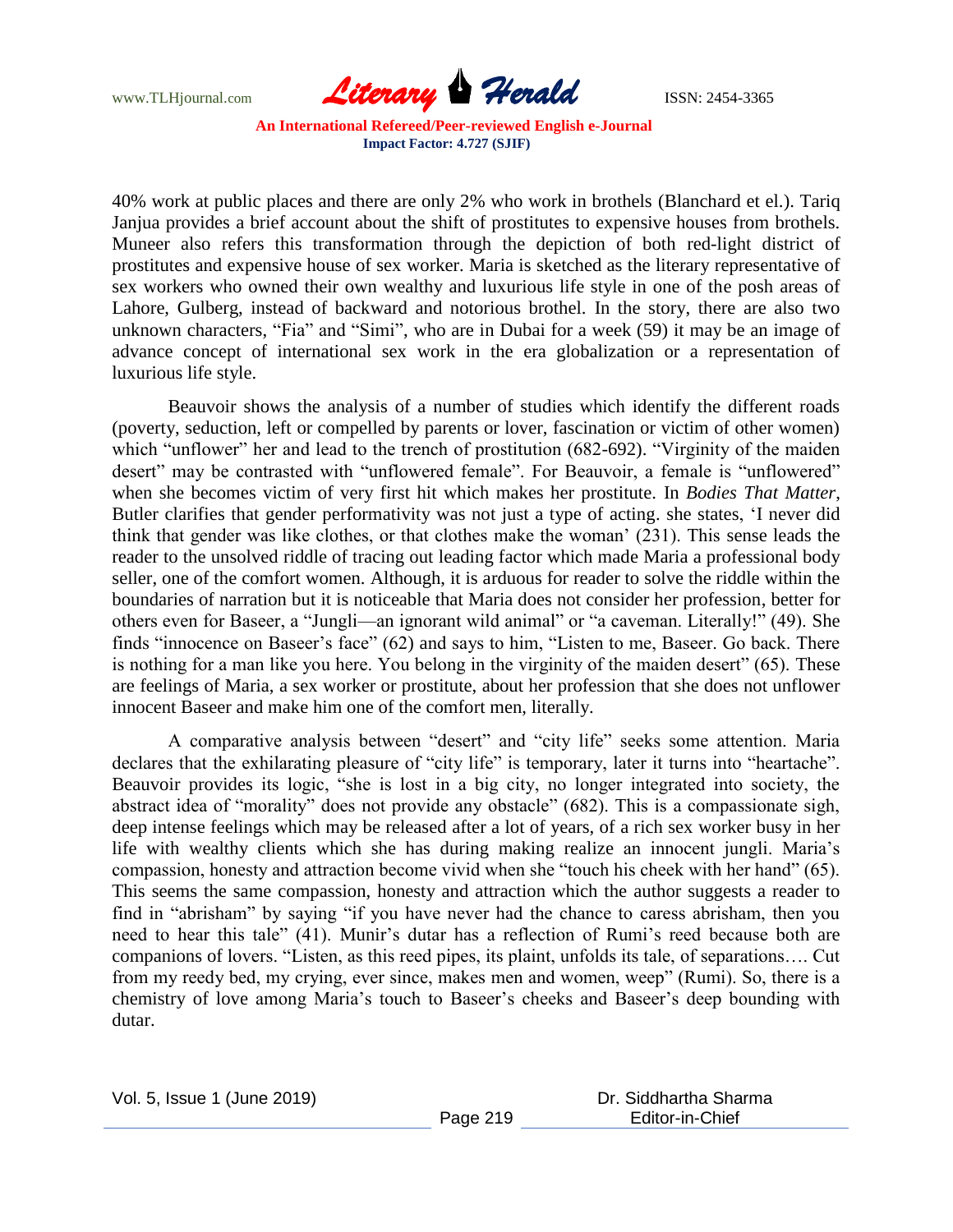

In the start of the story, the author focuses on the qualities of a good rug merchant but gradually narration reveals that there is a practical image of an expert sex worker instead of the practice of qualities of rug merchant. "The tiny errors that escape an ordinary eye are of a greater interest to a skilled merchant…… merchant might not disclose the flaws"  $(43)$ . There is not any clue of Baseer's sharpness regarding to professional merchant in his first visit of Lahore. Although, reader gets flaws as his demand of extra money from Asif because of jealousy, his giving the second rug to Maria at no cost even she calls and shouts him again and again to take money, he spends all his earning at nothing and finally goes back as a defeated and heartbroken person. Instead of Baseer, reader finds an expert professional in Maria. "And since she was wanton, she pulled him close and taught him the art her profession had made a master in"  $(62)$ . She calls him at home and says, "Fyaz tells me you have Persian rugs to sell" (56) while it has been clear that Fayaz, the gatekeeper, does not like him. It means that she, as a perfect professional, has "not disclosed" to him that she herself has noticed him. The reader gets first indication about Maria's profession when she mocks at Baseer by her "unkind laugh" to respond Fyaz's misconception about her being busy with Baseer (57).

Her saying, "Come back tomorrow. I am short on cash today but I want to buy"  $(59)$  is not only invitation for Baseer but also an implied notion for Asif that she needs more money now. In response of Asif's asking, "Since when have you been short of cash?"; Maria ironic smile may be telling that she has not money for Asif and demands by him while not a period for Baseer on that time. Hence, there becomes another question that if Maria has been not to purchase the rug that time because of short of money then why she had called him in? And, if she had money and then why does she call him again tomorrow while she can purchase on the same time. The first business of a professional sex worker is the estimation of her customer and for that purpose she calls him in, and her this intent becomes visible when next morning she laughs at his answer, "So? Why are you here? (60), in response of her question, "I...I brought the carpets" (61). Further, she takes more interest in his personal life instead of rugs purchasing. "Tell me, do you have a woman?"  $(61)$ .

The author puts a question for reader, "Did she feel what he had felt after the fateful experience in her room?", but the question is to weight the psyche of Prostitute, Maria. Her psyche can be analyzed by opting a realistic approach (from Beauvoir's philosophy) instead of repentance even after having an attraction and affection with Baseer. She suggests him to back to the desert and leave the city because of its deception, but when she notices that he has not gone away she thinks him as a tool to measure "how potent her charm" is (67). This scale of realistic approach has been set by Beauvoir. "When a door has been broken open, it is then hard to keep it closed‖ (684). So, according to this approach, there was no door which Maria can close to stop herself from this profession. In this profession, "she could not afford to have a persistent lover". Her life is like a willow flower, according to her "depiction of sorrow"  $(61)$ , and her life is like a willow on which different birds come to sit and then fly. "In prostitution, masculine desire can be satisfied on anybody"  $(681)$ .

| Vol. 5, Issue 1 (June 2019) |  |
|-----------------------------|--|
|-----------------------------|--|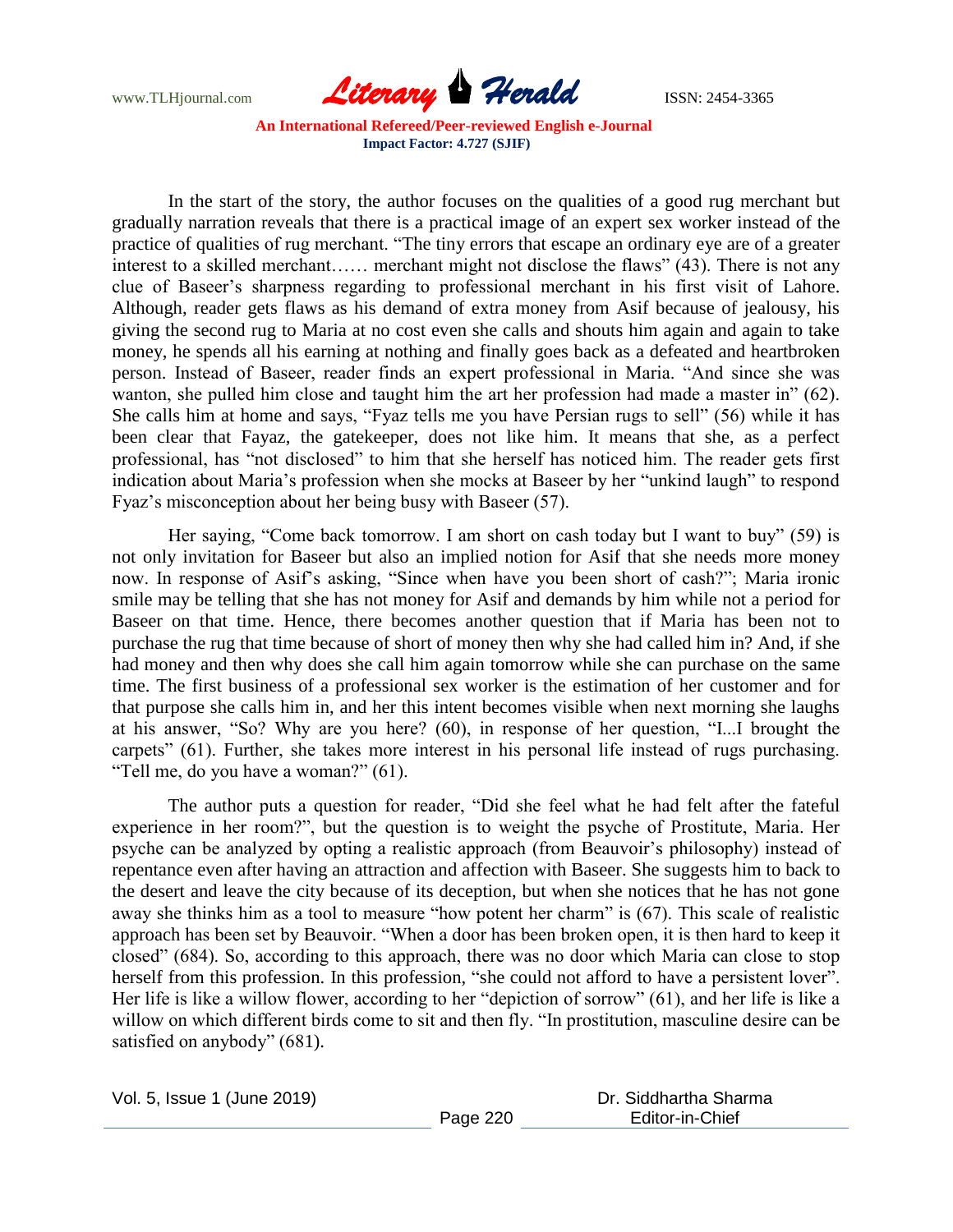www.TLHjournal.com *Literary Herald*ISSN: 2454-3365

All the directions have inverse signals. It is visible through this statement. "But promises are meant to be broken, aren't they?" Maria proves herself as an extraordinary woman by not breaking the door of dark well of prostitution for Baseer even when she is tempted to "the extent" of biting a forbidden fruit" by his admiration of her beauty.  $(63)$ 

In sum, this research explores that it may be true that the switching the term, from 'prostitution' to 'sex work', may offer dignity and glamour to the profession but the story portrays such image of the feelings of an expert sex worker, true to her profession, that she cannot like this profession for an innocent good person. This research may offer new room to compare and contrast between Munir's Maria and Coelho's Maria's on the basis of psychological development of a prostitute. Psychological approach can provide an insight to know how far is it true that Munir's Maria is the updated version of Coelho's Maria?

## **Work Cited**

- 1. Blanchard, J. F., A. Khan, and A. Bokhari. "Variations in the population size, distribution and client volume among female sex workers in seven cities of Pakistan." *Sexually Transmitted Infections* 84.Suppl 2 (2008): ii24-ii27.
- 2. Bindel, Julie. "The Abolitionist Movement." *The Pimping of Prostitution*. Palgrave Macmillan, London, 2017. 1-33.
- 3. Bullough, B., & Bullough, V. L. (1996*).* Female prostitution: Current research and changing interpretations. Annual Review of Sex Research, 7, 158–181.
- 4. Business Insider, "*There Are 42 Million Prostitutes In The World, And Here's Where They Live*". Retrieved 10 March 2019. https://www.businessinsider.com/there-are-42-million-prostitutes-in-the-world-and-heres -where-they-live-2012-1
- 5. Butler, J. (1993/2011). Bodies that matter: On the discursive limits of "sex". New York: Routledge.
- 6. De Beauvoir, Simone, and Howard Madison Parshley. *The second sex*. New York: Vintage books, 1953.
- 7. Coelho, Paulo, and Derek Jacobi. *Eleven minutes*. HarperCollins, 2004.
- 8. Dworkin, Andrea. "*Prostitution and male supremacy*." Mich. J. Gender & L. 1 (1993).
- 9. El Saadawi, Nawal. *Woman at point zero*. Zed Books, 2007.
- 10. Federal Bureau of Investigation (2010). *Uniform crime repor*t: Crime 2009. http://www.fbi.gov.
- 11. Huber, Jasmine, et al. "Exploring beliefs and experiences underlying self-stigma among sex workers in Hanoi, Vietnam." *Culture, health & sexuality* (2019): 1-14.
- 12. Janjua, T, (2017). "*Prostitution a shift from dodgy brothels to expensive houses*". http://pakteahouse.net/2017/04/10/prostitution-a-shift-from-dodgy-brothels-to-expensivehouses/ Retrieved 10 March 2019
- 13. McCormick, Patricia. *Sold*. New York: Hyperion, 2006.
- 14. Muneer, Sana, *Unfettered Wings*, India, Rupa Publications, 2018

Vol. 5, Issue 1 (June 2019)

Page 221